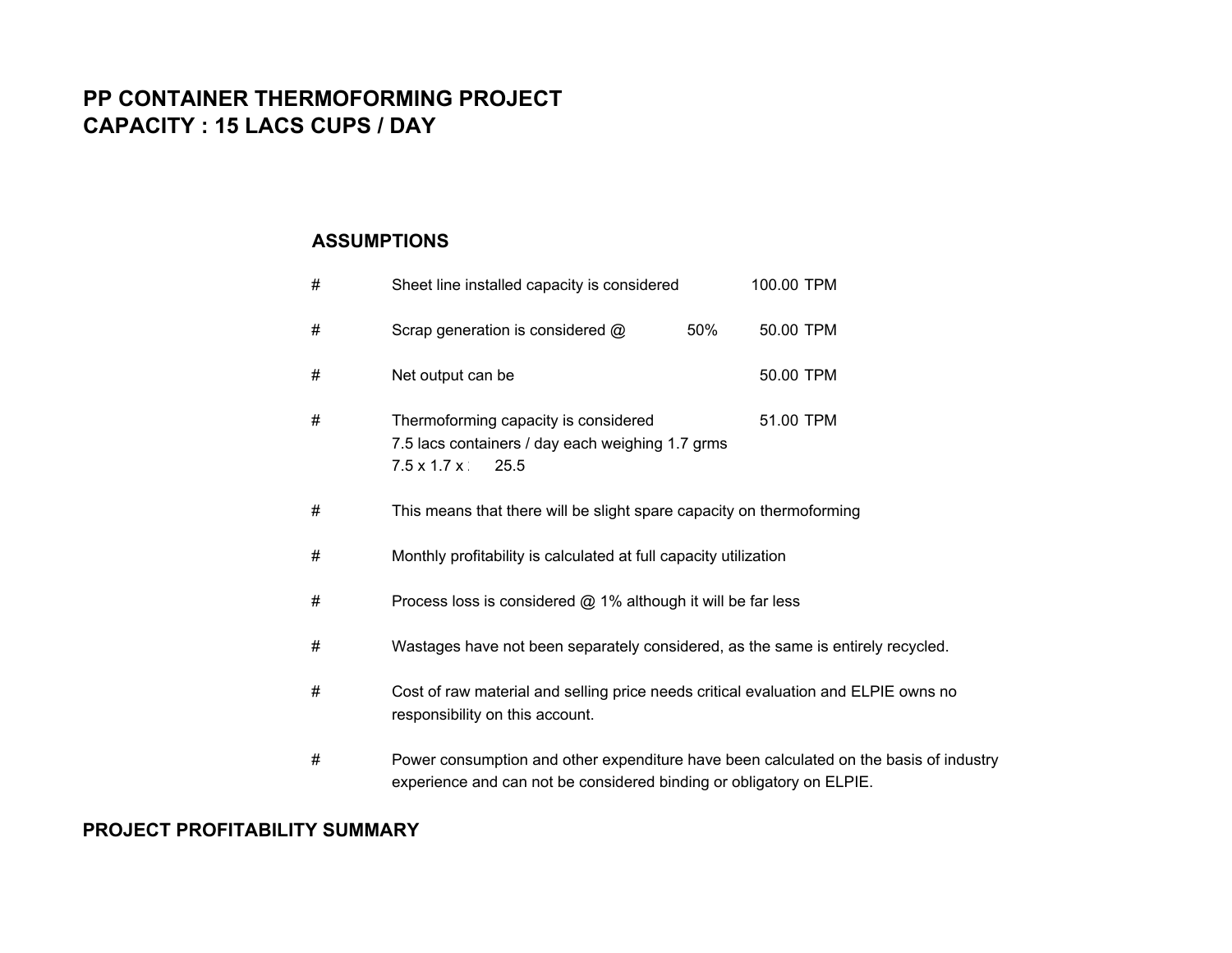| <b>Product</b>                     | Disposable Cups & Glasses made of PP |                 |              |                   |        |                                    |
|------------------------------------|--------------------------------------|-----------------|--------------|-------------------|--------|------------------------------------|
| Installed capacity                 | 15                                   | lacs cups / day |              |                   |        |                                    |
| Infrastracture required            |                                      |                 |              |                   |        |                                    |
| Built-up area                      | 5000 sq.ft.                          |                 | Rental       | 35000             |        |                                    |
| Storage space                      | 10000 sq.ft.                         |                 | Rental       | 30000             |        |                                    |
| <b>Plant &amp; machineries</b>     |                                      | Qty.            | Output kg/hr | Installed load kW |        | Operating load kW Value Rs.in lacs |
| 1. Sheet line model LPS-90 PP      |                                      | 1               | 200          | 114.00            | 57.00  | 53.11                              |
| 2. Thermoforming machine           |                                      | 2               | N.A.         | 126.00            | 63.00  | 55.02                              |
| Model LPF-6535 PP                  |                                      |                 |              |                   |        |                                    |
| 3. Thermoforming moulds            |                                      | 4               | N.A.         | N.A.              | N.A.   | 23.00                              |
| 4. Air compressor *                |                                      | $\overline{2}$  | N.A.         | 30.00             | 15.00  | 6.00                               |
| 5. Cooling tower for sheet line    |                                      | 1               | N.A.         | 2.20              | 1.10   | 1.00                               |
| 6. Chilling plant (10 Ton) *       |                                      | $\overline{2}$  | N.A.         | 15.00             | 7.50   | 4.22                               |
| 7. Scrap grinder *                 |                                      | 1               | 150          | 11.00             | 5.50   | 4.00                               |
| 8. Tools & tackles *               |                                      | 1 Set           | N.A.         | 5.00              | 2.50   | 3.50                               |
| <b>Total</b>                       |                                      |                 |              | 303.20            | 151.60 | 149.85                             |
| 8. Electrification at Rs.5000 / kW |                                      |                 |              |                   |        | 15.16                              |
| 9. Margin for working capital      |                                      |                 |              |                   |        | 36.00                              |
| <b>Total cost of project</b>       |                                      |                 |              |                   |        | 201.01                             |
| <b>Working capital requirement</b> |                                      |                 |              | Rs.in lacs        |        |                                    |
| Raw material                       |                                      | 15              | days         | 37.50             |        |                                    |
| Stock in process                   |                                      | 5               | days         | 12.50             |        |                                    |
| Finished goods                     |                                      | 10              | days         | 25.00             |        |                                    |
| Receivables                        |                                      | 15              | days         | 45.00             |        |                                    |
|                                    |                                      |                 | <b>Total</b> | 120.00            |        |                                    |
| Margin for working capital         |                                      | 30%             |              | 36.00             |        |                                    |
| <b>Manpower requirement</b>        |                                      |                 |              |                   |        |                                    |
| Manager                            |                                      | 1               | 15000        | 0.15              |        |                                    |
| Sheet line operator $(1 + 2)$      |                                      | 3               | 5000         | 0.15              |        |                                    |